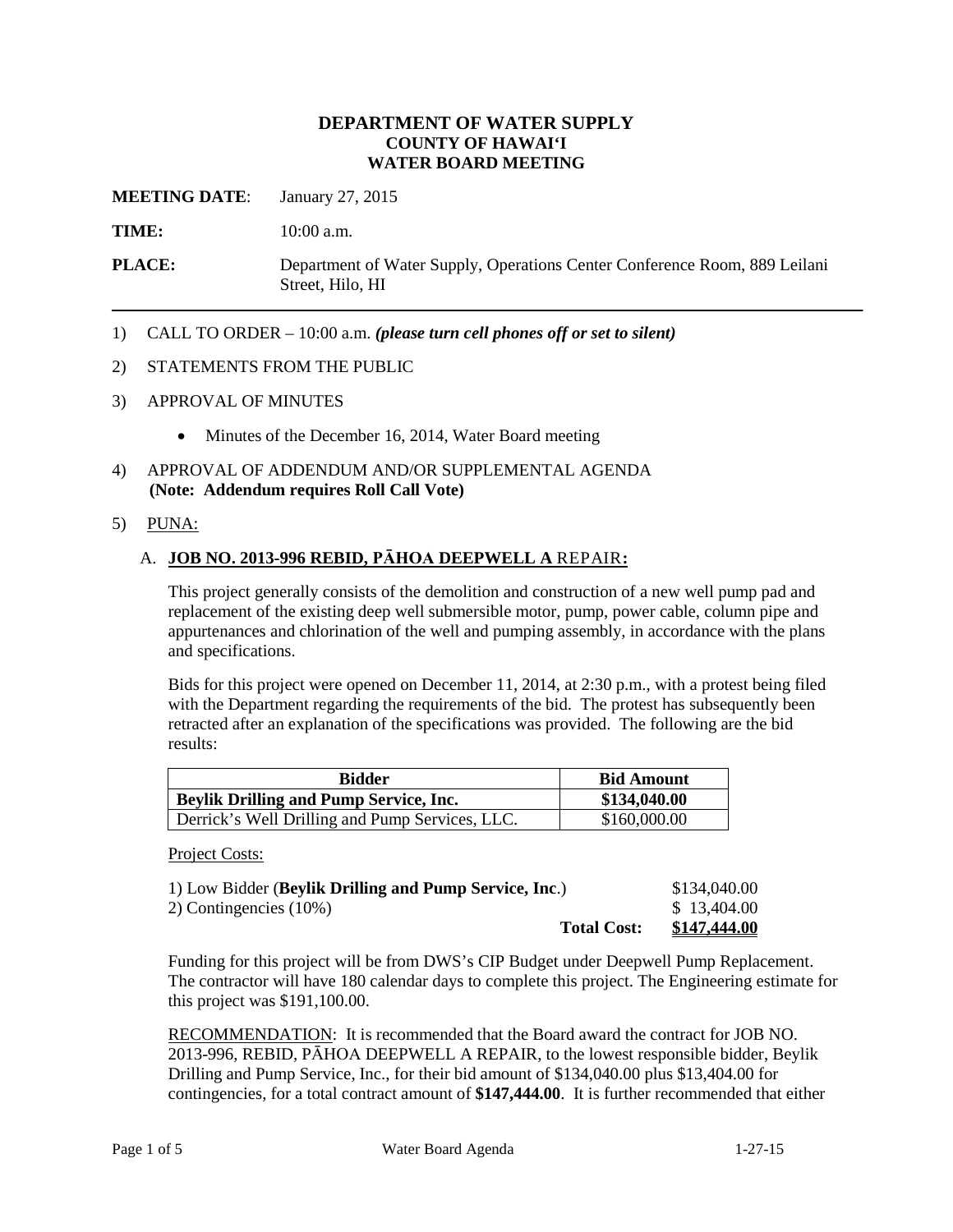the Chairperson or the Vice-Chairperson be authorized to sign the contract, subject to review as to form and legality by Corporation Counsel.

# 6) SOUTH KOHALA:

## A. **JOB NO. 2011-972, LĀLĀMILO WIND FARM REPOWERING PROJECT -- RENEWABLE ENERGY SERVICE AND POWER PURCHASE AGREEMENT; LEASE FROM STATE OF HAWAI`I DEPARTMENT OF LAND AND NATURAL RESOURCES AND SUBLEASE TO LĀLĀMILO WIND COMPANY, LLC:**

DWS staff appeared before the Board of Land and Natural Resources on January 9, 2015 regarding the request for the Lease and Sub-lease for the subject properties, encompassing a total of 83.997 acres, and will provide a report at the January 27, 2015, Water Board meeting.

The Renewable Energy Service and Power Purchase Agreement (PPA) will also be discussed.

## B. **EXECUTIVE SESSION RE: JOB NO. 2011-972, LĀLĀMILO WIND FARM REPOWERING PROJECT -- RENEWABLE ENERGY SERVICE AND POWER PURCHASE AGREEMENT; LEASE FROM STATE OF HAWAI`I DEPARTMENT OF LAND AND NATURAL RESOURCES AND SUBLEASE TO LĀLĀMILO WIND COMPANY, LLC:**

The Water Board anticipates convening an executive meeting, closed to the public, pursuant to Hawai'i Revised Statutes, Sections 92-4, 92-5(a)(4), for the purpose of consulting with the Water Board's attorney on questions and issues pertaining to the Water Board's powers, duties, privileges, immunities and liabilities.

#### 7) NORTH KONA:

## A. **JOB NO. 2008-934, KONA OCEAN VIEW PROPERTIES WATER SYSTEM IMPROVEMENTS:**

The contractor, Koga Engineering & Construction, Inc., requested a contract change order to increase the amount of pavement restoration. Due to the existing condition of the road, the contractor had disturbed more than what was estimate in the original scope. The cost to cover this increase is more than the remaining contingency amount of \$58,950.10. However, as USDA Rural Development is funding this project, there are still grant funds available to cover this change order.

DWS and Koga have agreed to the amount of pavement restoration and USDA Rural Development has approved the use of the remaining grant funds to cover the change order amount of \$183,150.00 to complete this work. The additional funds required are \$124,199.90. The revised contract amount will be \$1,357,899.90.

Staff is requesting a time extension to February 28, 2015.

RECOMMENDATION: It is recommended that the Board approve additional funds of \$124,199.90, as well as grant a time extension to the contract for JOB NO. 2008-934, KONA OCEAN VIEW PROPERTIES WATER SYSTEM IMPROVEMENTS, to bring the completion date from November 1, 2014 to February 28, 2015. If approved, a contract change order will be processed, and the revised contract amount will be \$1,357,899.90, with a contract completion date of February 28, 2015.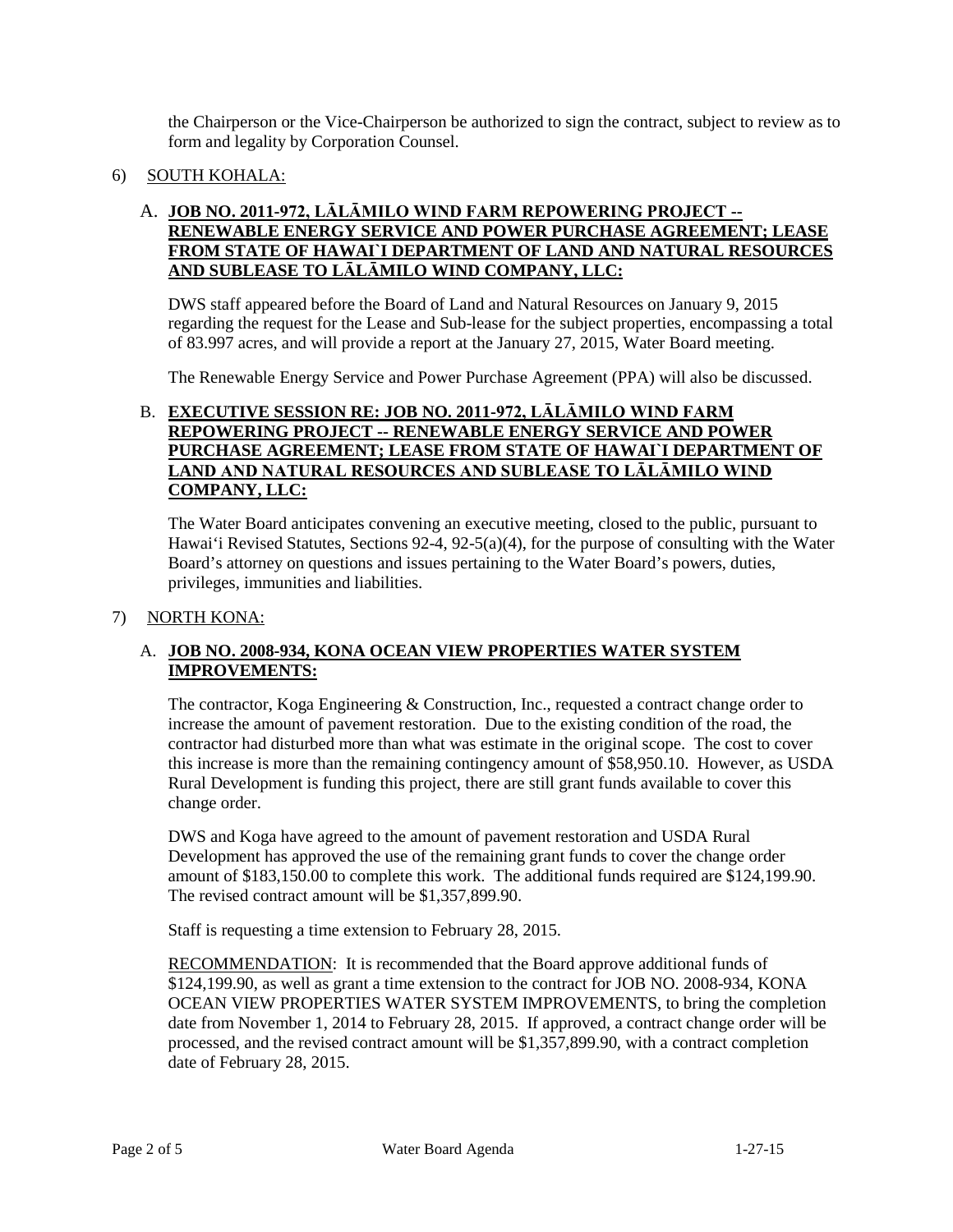## 8) MISCELLANEOUS:

## A. **DEDICATION OF WATER SYSTEMS:**

The Department has received the following document for action by the Water Board. The water system has been constructed in accordance with the Department's standards and is in acceptable condition for dedication.

## 1. **GRANT OF WATER METER EASEMENT**

Project Name: St. Michael the Archangel Parish (Water Meter) Grantor: Roman Catholic Church in the State of Hawai'i Tax Map Key: (3) 7-5-008: 006 Portion

## 2. **BILL OF SALE**

Project Name: Kumau Street Extension Improvements Seller: State of Hawai'i Department of Transportation, Harbors Division Tax Map Key: (3) 2-1-007 Facilities Charge: \$13,750.00 Date Paid: 01/08/2015 Final Inspection Date: 01/05/2015 Water System Cost: \$156,410.00

RECOMMENDATION: It is recommended that the Water Board accept this document subject to the approval of the Corporation Counsel and that either the Chairperson the Vice-Chairperson be authorized to sign the document.

## B. **DISCUSSION REGARDING MEDIATION AS DIRECTED BY COMMISSION ON WATER RESOURCE MANAGEMENT (CWRM) ON NATIONAL PARKS SERVICE'S PETITION TO DESIGNATE KEAUHOU AQUIFER AS A GROUND WATER MANAGEMENT AREA:**

For discussion and possible action.

## C. **EXECUTIVE SESSION RE: MEDIATION AS DIRECTED BY COMMISSION ON WATER RESOURCE MANAGEMENT (CWRM) ON NATIONAL PARKS SERVICE'S PETITION TO DESIGNATE KEAUHOU AQUIFER AS A GROUND WATER MANAGEMENT AREA:**

The Water Board anticipates convening an executive meeting, closed to the public, pursuant to Hawai'i Revised Statutes, Sections 92-4, 92-5(a)(2), to discuss mediation as directed by the Commission on Water Resource Management regarding the National Park Service's petition to designate Keauhou Aquifer as a Ground Water Management Area, and for the purpose of consulting with the Water Board's attorney on questions and issues pertaining to the Water Board's powers, duties, privileges, immunities and liabilities.

# D. **DISCUSSION REGARDING WATERSHED PARTNERSHIPS:**

DWS staff met with the Three Mountain Alliance coordinator and consultant regarding the benefits of membership/participation in the cooperative management of state, federal and private lands in the Kīlauea, Mauna Loa, and Hualālai Mountains. This group regularly convenes for the purpose of natural resource management, education, and building consensus on what is best for the shared resources for all in this region. For discussion and possible action.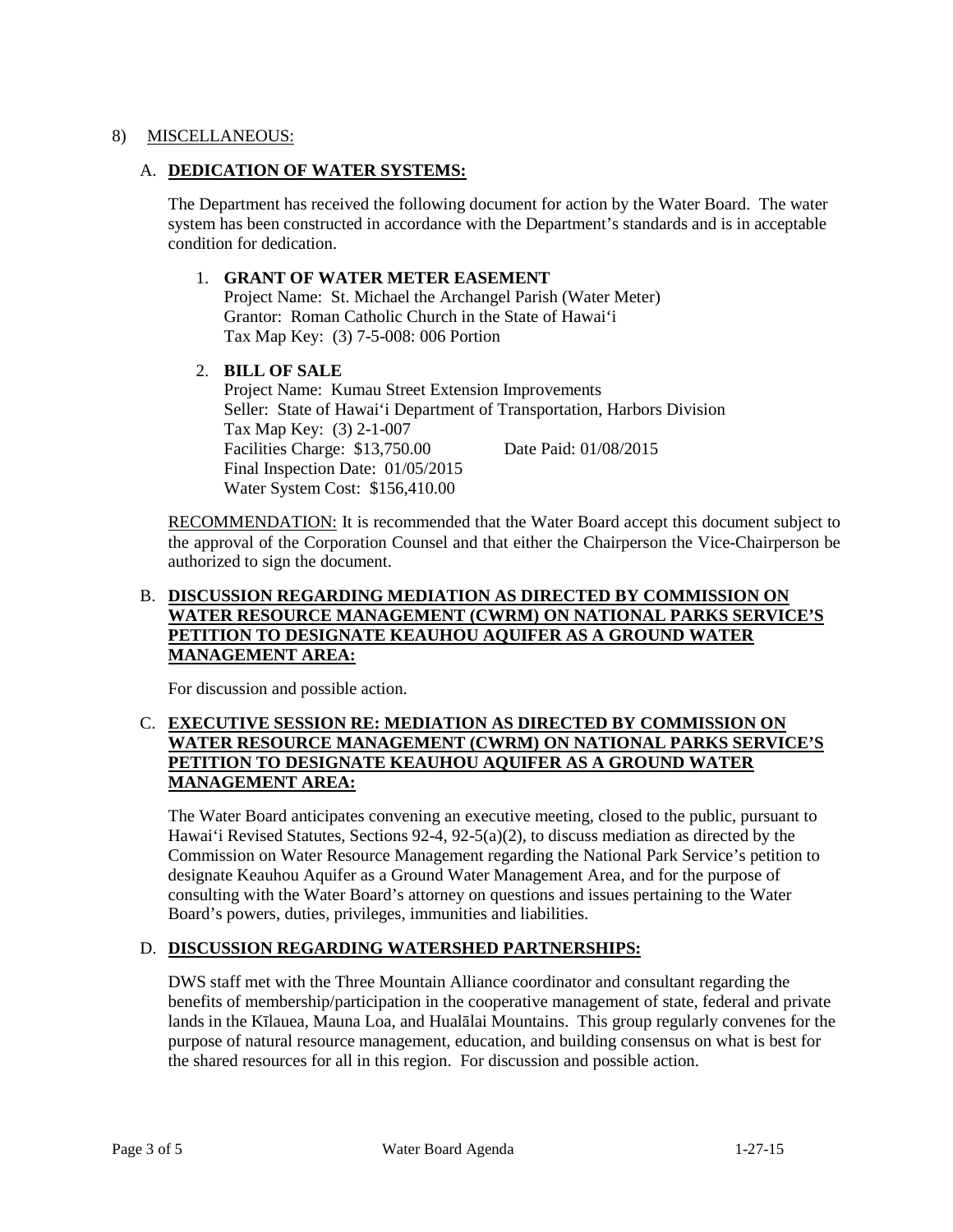## E. **DISCUSSION OF AMENDING RULES AND REGULATIONS REGARDING PLACING RESPONSIBILITY WITH PROPERTY OWNERS FOR TENANTS' DELINQUENT BILLS:**

*(This Item was deferred from the November 25, 2014, Water Board meeting.)*

Sub-Committee to report on proposed amendments to the Rules and Regulations regarding placing responsibility with property owners for tenants' delinquent bills, with discussion.

## F. **AD HOC COMMITTEE PURSUANT TO HRS SECTION 92-2.5(B) TO PRESENT, DISCUSS AND/OR NEGOTIATE FOR LEGISLATION REGARDING THE PLACEMENT OF SUCH LIENS ON REAL PROPERTY FOR NON-PAYMENT OF WATER BILLS:**

*(This Item was deferred from the November 25, 2014, Water Board meeting.)*

The Ad Hoc Committee is exploring legislation pursuant to HRS Section 92-2.5(B) which would allow the placement of an automatic lien on property for non-payment of water bills. The Ad Hoc Committee will present, discuss, and/or negotiate for such legislation with any necessary person including, but not limited to, any water or wastewater department or division of any county, and/or with any legislators in the State of Hawai`i.

The Ad Hoc Committee is also exploring a revision of the Department of Water Supply Rules and Regulations to hold a property owner responsible for any water bill for water service to such property, whether or not the property owner resides on the property; and that no water service will be granted to such property until all such delinquencies are paid or other agreement is reached.

For discussion and possible action.

#### G. **MONTHLY PROGRESS REPORT**:

Submission of Progress Report of Projects by the Department. Department personnel will be available to respond to questions by the Board regarding the status/progress of any project.

# H. **REVIEW OF MONTHLY FINANCIAL STATEMENTS:**

Submission of financial statements and information relating to the financial status of the Department. Department personnel will be available to respond to questions by the Board relating to the financial status of the Department.

#### I. **MANAGER-CHIEF ENGINEER'S QUARTERLY UPDATE:**

Report on the fourth quarter of 2014 by the Manager-Chief Engineer, with discussion.

# J. **MANAGER-CHIEF ENGINEER'S EVALUATION FOR CALENDAR YEAR 2014:**

*(This Item was deferred from the December 16, 2014, Board meeting.)*

Discussion/Action on Manager-Chief Engineer's evaluation and compensation.

#### K. **EXECUTIVE SESSION:**

The Board anticipates convening an executive meeting to consider the evaluations of the Manager-Chief Engineer, as authorized by Hawai'i Revised Statutes, Sections 92-4, and 92